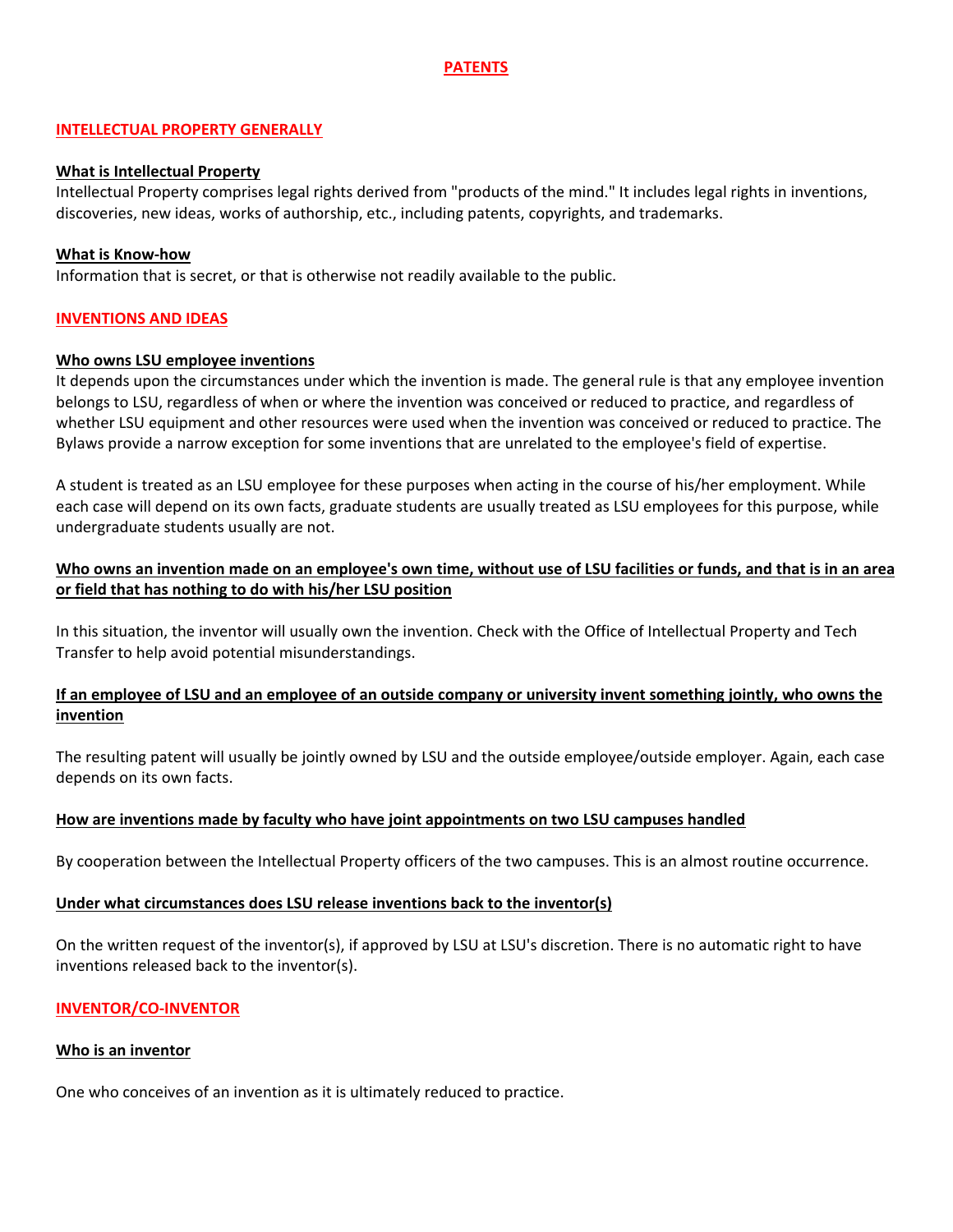### **Who are co-inventors or joint inventors**

Two or more persons who materially contribute to the conception of an idea are co-inventors or joint inventors. Naming the correct inventors is a requirement under federal law in order for a patent to be valid. Identifying the correct legal inventors of an invention can be difficult in some circumstances. Not everyone who works on a research project is necessarily an inventor legally. It is important to understand that the identification of inventors is not a matter to be determined by consensus. Responsibility for this legal determination usually falls upon the patent attorney.

# **PATENTS**

# **What is a Patent**

A United States patent is a grant of a property right to the inventor, issued by the United States Patent and Trademark Office. Generally, the term of a new patent is 20 years from the date on which the application for the patent was filed in the U.S. or, in special cases, from the date an earlier related application was filed, subject to the payment of maintenance fees. U.S. patents are effective only within the U.S., its territories and possessions.

The right conferred by the patent gives the owner the right to exclude others from making, using, selling, offering for sale, and importing the invention in the U.S.

# **What can be patented**

A patent may be obtained on a **novel**, **nonobvious**, and **useful** composition of matter, process, machine, article of manufacture, plant, microorganism, animal, computer software, or improvement of any of the above. Process is defined as a process, act or method, and primarily includes industrial or technical processes. Composition of matter relates to chemical compositions and may include mixtures of ingredients as well as new chemical compounds.

### **Novel:**

In order for an invention to be patentable it must be new as defined in the patent law, which provides that an invention cannot be patented if: ―(a) the invention was known or used by others in this country, or patented or described in a printed publication in this or a foreign country, before the invention thereof by the applicant for patent, or  $-(b)$  the invention was patented or described in a printed publication in this or a foreign country or in public use or on sale in this country more than one year prior to the application for patent in the United States . . .

### **Nonobvious:**

Even if the subject matter sought to be patented is not exactly shown by the prior art, and involves one or more differences over the most nearly similar thing already known, a patent may still be refused if the differences would be obvious. The subject matter sought to be patented must be sufficiently different from what has been used or described before that it may be said to be nonobvious to a person having ordinary skill in the area of technology related to the invention. For example, the substitution of one color for another, or changes in size, are ordinarily not patentable.

### **Useful:**

The term useful refers to the condition that the subject matter has a useful purpose and also includes operativeness, that is, a machine which will not operate to perform the intended purpose would not be called useful and therefore would not be granted a patent.

#### A patent cannot be obtained

- Upon a mere idea or suggestion, laws of nature, physical phenomena, or abstract ideas.
- If the invention has been described in a printed publication anywhere in the world, or if it was known or used by others in this country before the date that the applicant made his/her invention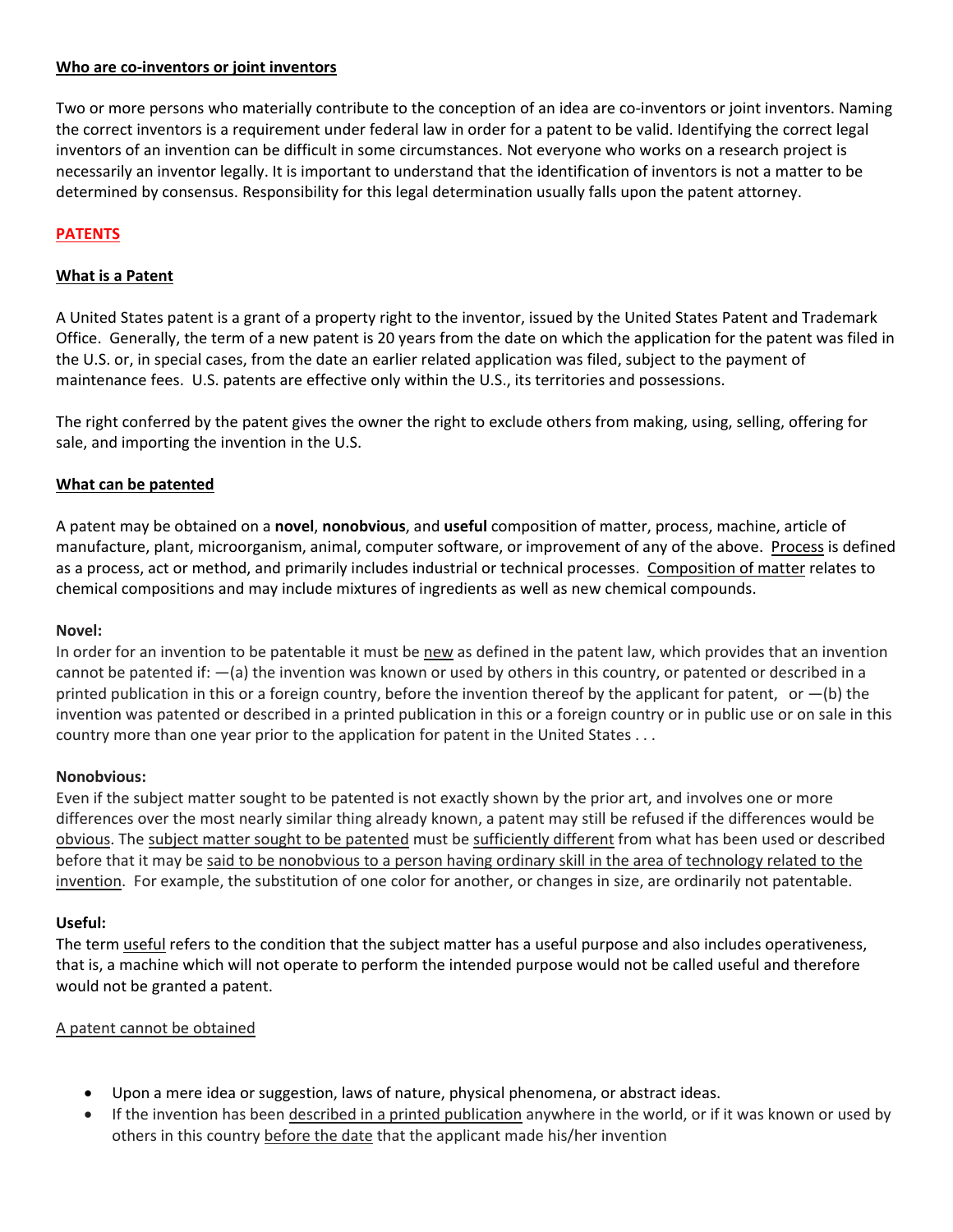- If the invention has been described in a printed publication anywhere, or has been in public use or on sale in this country more than one year before the date on which an application for patent is filed in this country
	- $\circ$  It is immaterial when the invention was made, or whether the printed publication or public use was by the inventor himself/herself or by someone else
	- $\circ$  If the inventor describes the invention in a printed publication or uses the invention publicly, or places it on sale, he/she must apply for a patent before one year has gone by, otherwise any right to a patent will be lost
	- $\circ$  The inventor must file on the date of public use or disclosure in order to preserve patent rights in many foreign countries.

# **Types of patents**

**Utility patents** – may be granted to anyone who invents or discovers any new and useful process, machine, article of manufacture, or composition of matter, or any new and useful improvement thereof.

**Design patents** – may be granted to anyone who invents a new, original, and ornamental design for an article of manufacture.

**Plant patents** – may be granted to anyone who invents or discovers and asexually reproduces any distinct and new variety of plant.

### **What is a provisional patent application**

A provisional patent application is a United States patent application that may be filed without some of the formalities required of a regular patent application. A provisional patent application is not examined by the US Patent and Trademark Office, and a patent cannot issue directly from a provisional application. A provisional application is abandoned as a matter of law one year after its filing date. A provisional application may be "continued" by filing a regular, non-provisional patent application satisfying all necessary formalities within one year of the provisional filing date.

The principal advantage of a provisional patent application is that its pendency, which cannot exceed one year, does not count as part of the twenty-year patent term. Although a provisional application need not satisfy all the formal requirements of a regular patent application, a provisional application should not be viewed as a vehicle to file a hastilyprepared application, with the thought that any problems can be fixed within the year. Except for complying with certain formal requirements, a provisional application should be prepared with the same degree of care as a regular patent application.

The filing of a provisional patent application starts the one-year period during which a foreign patent application may be filed that claims the benefit of a United States filing date.

### **LICENSING**

### **What is the difference between licensing a patent and selling a patent?**

When a patent is licensed, LSU still holds title to the patent. Only certain rights in the patent are granted to the licensee, under specific terms and conditions. Licensing is somewhat like leasing an apartment. LSU seldom sells a patent. An outright sale changes the ownership, somewhat like selling a home.

#### **May an LSU employee take a license from LSU?**

Yes, under limited circumstances, provided that the conditions of PM-67 are fulfilled.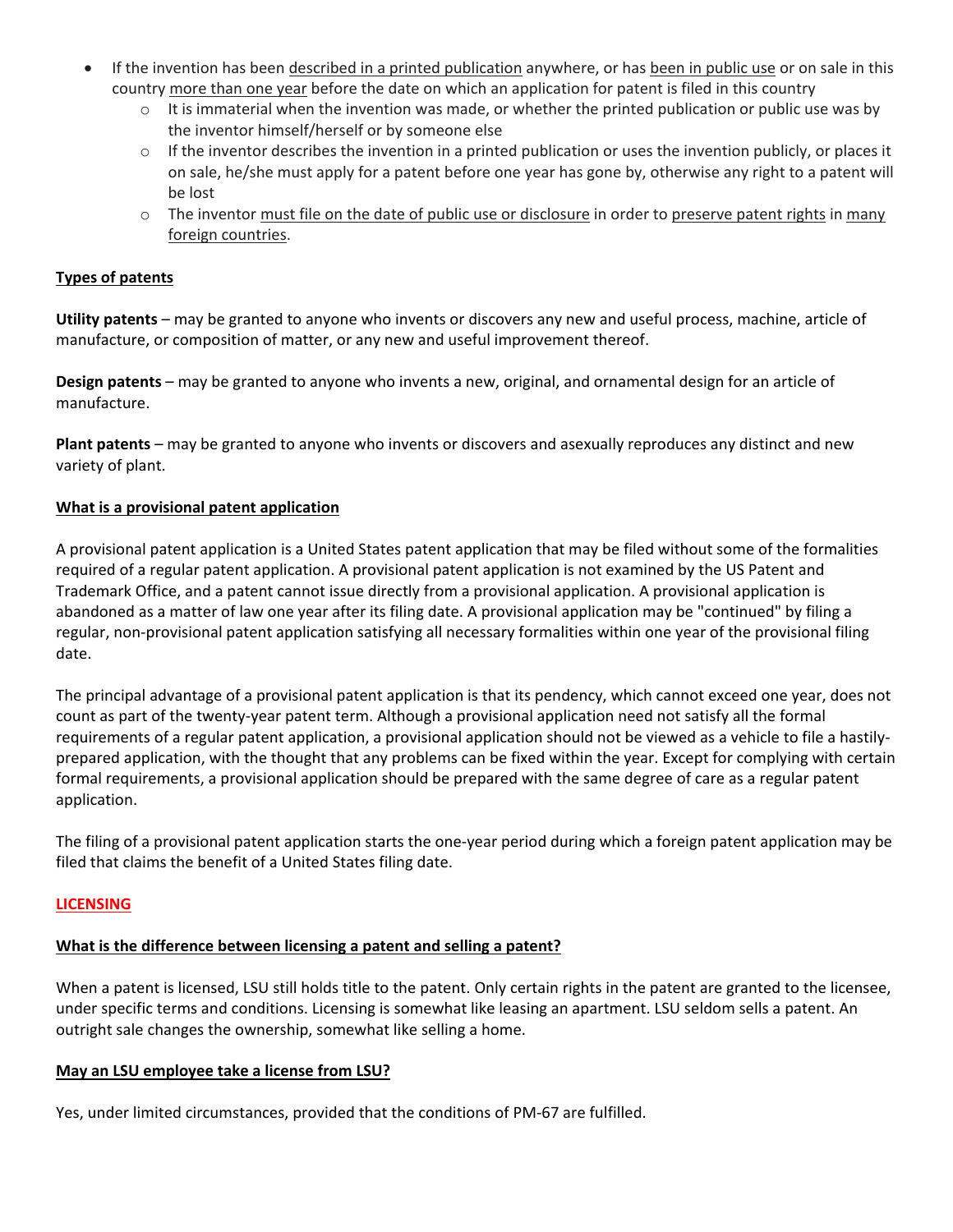### **What are licensing fees?**

Initial fees usually due upon execution of a license, and usually not based on sales.

#### **What are royalties?**

Amounts paid by a licensee, based on the extent to which a patented invention is used. Royalties are often (but not always) a fixed percentage of sales of embodiments of the patented invention. **Patents**

#### **Who owns patents at LSU?**

The Board of Supervisors of Louisiana State University and Agricultural and Mechanical College owns patents on most inventions made by LSU employees.

### **How does one go about obtaining a patent at LSU?**

The process of obtaining a patent on an LSU invention begins when a researcher submits a technology disclosure to the Office of Technology Transfer for evaluation. The OTT initiates the patent prosecution process with one of LSU's contracted patent attorneys, who prepares, files, and prosecutes patents on behalf of LSU's inventors. The patent attorney works closely with the inventors throughout the process.

#### **How does the inventor participate in patent prosecution?**

The patent attorney communicates with USPTO in close consultation with the inventors.

#### **What is the cost of obtaining a US patent?**

The cost of obtaining a patent varies widely. Factors include the attorney's time and hourly rate, the type of technology being patented, the number of claims and drawings included in the application, the number and nature of rejections from the USPTO, filing fees, etc. It is not unusual for the cost to range between \$4,000 and \$10,000.

### **What is the cost to the inventor or his/her department to obtain patents?**

None. All patenting and other legal expenses, including licensing expenses, are borne by LSU. In certain cases the licensee or the research sponsor pays for such expenses.

### **Can LSU help a non-LSU employee obtain a patent?**

No.

### **PUBLICATIONS AND PATENT FILING**

### **Can a researcher publish his/her findings? If yes, how does it affect patenting in the USA?**

Researchers are generally free to publish or make public disclosures of their findings any time, in any media of their choice, limited only by any pertinent contractual obligations. However, a public disclosure or publication destroys most non-US patent rights immediately if a patent application has not already been filed; US patent rights are lost if a patent application is not filed within twelve months of the publication or presentation. In most cases, filing a US patent application before the first publication or presentation will temporarily preserve the right to file outside the US.